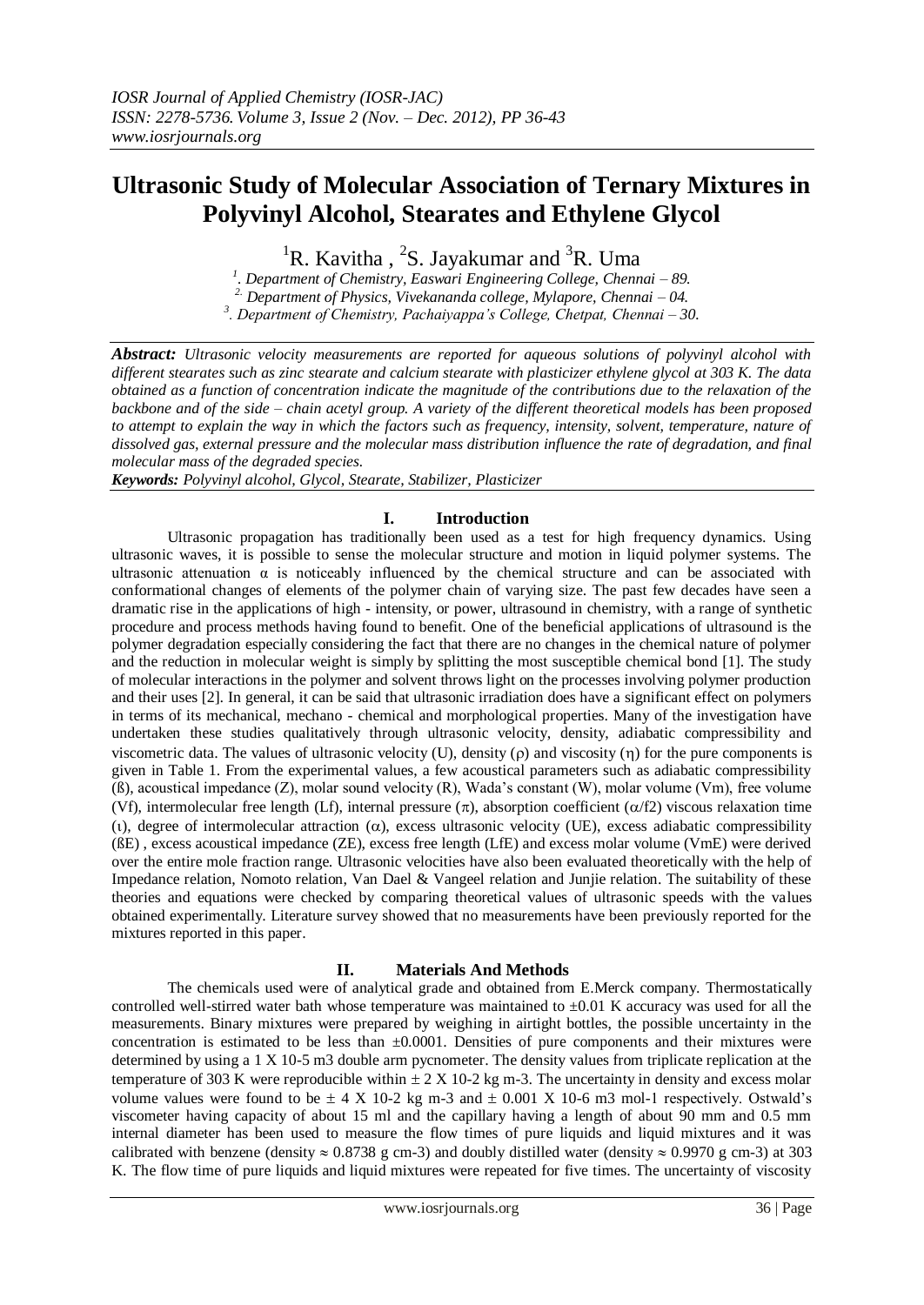was  $\pm$  0.005 X 10 –3 m Pas. Speed of sound was measured by using a variable path, single crystal interferometer. (United scientific company, India), working at 2 MHz frequency. The interferometer was calibrated using toluene. Measurement of speed of sound through medium was based on the accurate determination of the wavelength of ultrasonic waves of known frequency produced by quartz crystal in the measuring cell. The interferometer cell was filled with the test liquid, and water was circulated around the measuring cell from a thermostat. The uncertainty was estimated to be 0.1ms-1. The adiabatic compressibility (ßs) was calculated by the equation  $B = 1/\rho U2$  (1) Where  $\rho$  is the density of mixture and U is the ultrasonic velocity of the mixture. The acoustical impedance (Z) was calculated by the equation,  $Z = \rho U$  (2) Where  $\rho$  is the density of mixture and U is the ultrasonic velocity of the mixture. The molar sound velocity (R) was calculated by the equation  $R = (Meff / \rho) U 1/3$  (3) Where U is the ultrasonic velocity of the mixture. The molar compressibility or Wada's constant (W), was calculated by the equation  $W = (M / \rho) \beta -1/7$  (4) Where M is the relative molar mass and  $\beta$  is the adiabatic compressibility. The intermolecular free length (Lf) was calculated by the equation Lf = k  $\beta$  ½ (5) Where  $K = 1.98 X 10-6$ , the Jacobson constant (Jacobson 1952). The Free volume was calculated by the equation  $Vf = (Meff U/K\eta)3/2$  (6) Where  $K = 4.28$  X 109 for all liquids which is a temperature independent constant. The internal pressure was calculated by the equation  $\pi = \{bRT / (V2 Vf) \}$  (7) b is a packing factor, R is a gas constant, Vf is free volume and T is temperature. The absorption coefficient was calculated by the equation  $(\alpha/\text{f2}) = (8\pi2\eta/3\rho U3)$  (8)  $\eta$  is viscosity of the mixture and  $\rho$  is the density of the mixture. The viscous relaxation time was calculated by the equation  $t = (4\eta/3\rho U2)$  (9)  $\eta$  is viscosity of the mixture and  $\rho$  is the density of the mixture. The degree of intermolecular attraction  $(\alpha)$  was calculated by the equation  $\alpha = (u2 / u2im) - 1$  (10) Where  $u2im = 1/({x1M1 + x2M2)(x1/M1u12 + x2/M2u22})$ The UE, ßE, ZE, LfE, and VmE were derived over the entire mole fraction range by using the general equation  $AE = A - (Xi A1 + (1-Xi) A2)$ Where A is the corresponding parameters (U, ß, Z, Lf, and Vm) of mixxture and A1 and A2 are the corresponding pure component values. The percentage deviation of the experimental velocity from the theoretical value is given by the equation

UTheo - UExpt

| Percentage deviation in velocity $=$ | $---------  X 100$ |  | (16) |
|--------------------------------------|--------------------|--|------|
|                                      | UTheo              |  |      |

## **III. Results And Discussion**

The ultrasonic velocity, density and viscosity data for the pure components at 303 K are given below: Table 1 Comparison of density, ultrasonic velocity and viscosity data at 303 K

| Component        | m/s  | Kg/m3 | $\eta$ X 10-1<br>$Nsm-2$ |
|------------------|------|-------|--------------------------|
| 0.2% PVA         | 1492 | 1100  | 1.05                     |
| Zinc Stearate    | 1404 | 1133  | -                        |
| Calcium Stearate | 1310 | 1145  | -                        |
| Ethylene glycol  | 1638 | 960   | 1.38                     |

Table 2 gives the measured and acoustic parameters such as ultrasonic velocities (U), density ( $\rho$ ), viscosity ( $\eta$ ), adiabatic compressibility (ß), acoustical impedence (Z), molar sound velocity (R), molar compressibility (W), molar volume (Vm), free volume (Vf), Table 3 gives the thermodynamic properties like intermolecular free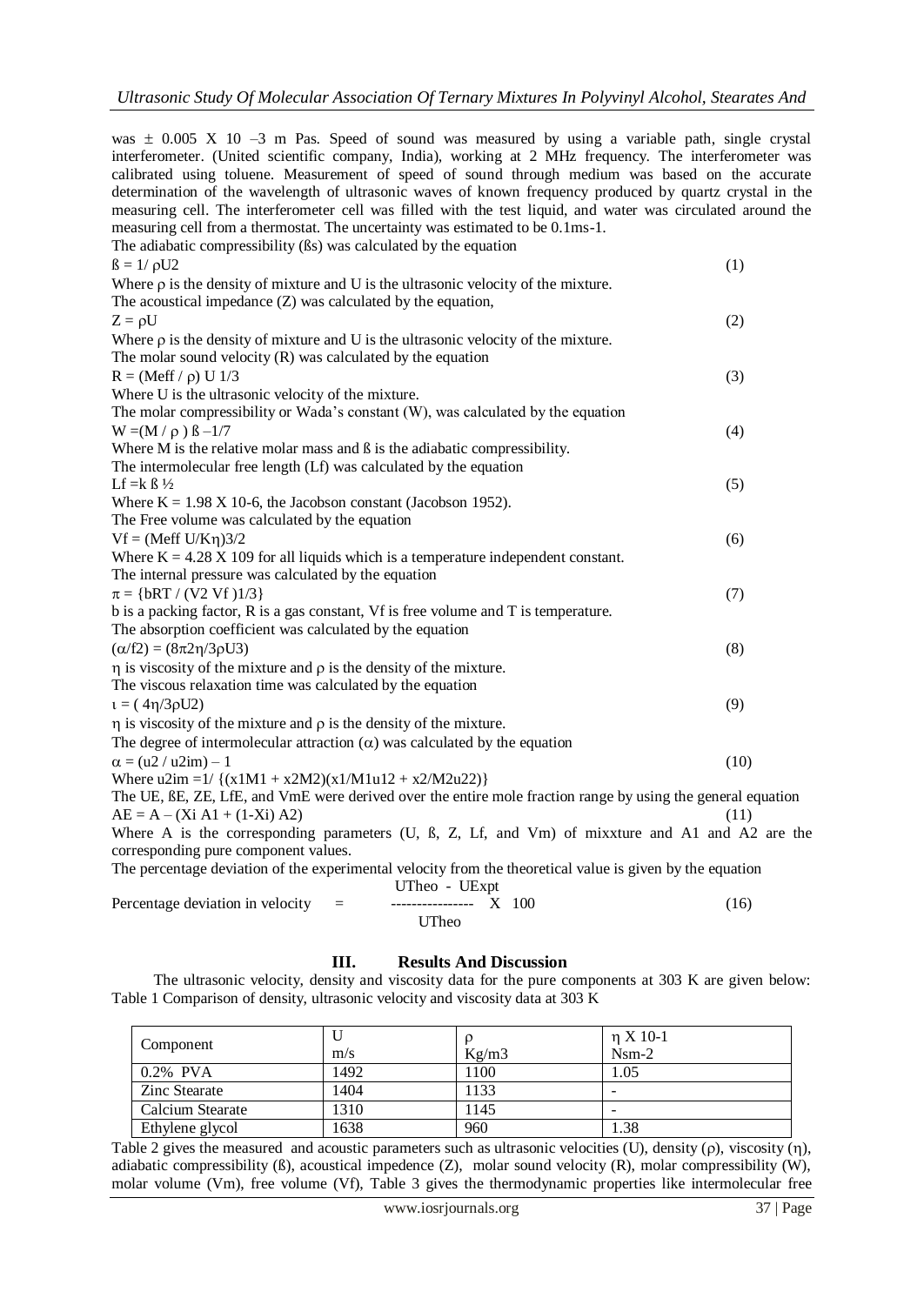length (Lf), internal pressure  $(\pi)$ , absorption coefficient ( $\alpha$ /f2), viscous relaxation time (i), degree of intermolecular attraction  $(\alpha)$ , Table 4 gives the excess parameters like excess ultrasonic velocity (UE), excess adiabatic compressibility (ßE) , excess acoustical impedance (ZE) , excess free length (LfE), excess molar volume (VmE), Table 5 gives the theoretical values of ultrasonic velocity calculated from Impedance, Nomoto, Van Dael & Vangeel and Junjie's relation along with the experimental ultrasonic velocity and percentage deviation for the ternary mixtures  $0.2 %$  PVA –  $\overline{Z}$ n. St. – EG and  $0.2 %$  PVA – Ca. St. – EG over the entire composition range at 303 K.

| Table 2 : Measured and acoustic parameters of ternary mixtures at 303 K |        |         |          |                 |            |      |       |             |             |
|-------------------------------------------------------------------------|--------|---------|----------|-----------------|------------|------|-------|-------------|-------------|
| Conc                                                                    | U      | $\rho$  | $\eta$ / | $\beta$ / 10-10 | Z/106      | R    | W     | $Vm / 10-1$ | $Vf / 10-6$ |
| of stearate                                                             | $ms-1$ | $Kgm-3$ | $Nsm-2$  | $Kg-1ms-2$      | $Kg$ m-2s- |      |       | m3mole-1    | m3mole-1    |
|                                                                         |        |         |          |                 | 1          |      |       |             |             |
| $0.2$ % PVA $-$ Zn. St. $-$ EG                                          |        |         |          |                 |            |      |       |             |             |
| 0.01                                                                    | 1530   | 1086.6  | 1.29     | 3.93            | 1.66       | 9.03 | 17.28 | 0.78        | 3.62        |
| 0.02                                                                    | 1532   | 1087.2  | 1.31     | 3.92            | 1.67       | 9.03 | 17.29 | 0.78        | 3.55        |
| 0.03                                                                    | 1548   | 1087.8  | 1.33     | 3.84            | 1.68       | 9.06 | 17.34 | 0.78        | 3.53        |
| 0.04                                                                    | 1568   | 1088.5  | 1.35     | 3.74            | 1.71       | 9.10 | 17.41 | 0.78        | 3.53        |
| 0.05                                                                    | 1570   | 1089.1  | 1.37     | 3.72            | 1.71       | 9.10 | 17.41 | 0.78        | 3.47        |
| 0.06                                                                    | 1576   | 1089.7  | 1.40     | 3.69            | 1.72       | 9.11 | 17.43 | 0.78        | 3.36        |
| 0.07                                                                    | 1584   | 1090.4  | 1.44     | 3.66            | 1.73       | 9.13 | 17.46 | 0.78        | 3.26        |
| 0.08                                                                    | 1600   | 1091.0  | 1.46     | 3.58            | 1.75       | 9.16 | 17.51 | 0.78        | 3.25        |
| 0.09                                                                    | 1608   | 1091.6  | 1.49     | 3.54            | 1.76       | 9.17 | 17.53 | 0.78        | 3.15        |
| 0.1                                                                     | 1618   | 1092.3  | 1.57     | 3.50            | 1.77       | 9.19 | 17.56 | 0.78        | 2.97        |
| 0.2 % PVA - Ca. St. - EG                                                |        |         |          |                 |            |      |       |             |             |
| 0.01                                                                    | 1532   | 1086.6  | 1.34     | 3.92            | 1.66       | 9.03 | 17.29 | 0.78        | 3.41        |
| 0.02                                                                    | 1556   | 1087.2  | 1.36     | 3.80            | 1.69       | 9.08 | 17.37 | 0.78        | 3.42        |
| 0.03                                                                    | 1568   | 1087.8  | 1.40     | 3.74            | 1.71       | 9.10 | 17.41 | 0.78        | 3.33        |
| 0.04                                                                    | 1576   | 1088.4  | 1.45     | 3.70            | 1.72       | 9.12 | 17.43 | 0.78        | 3.18        |
| 0.05                                                                    | 1588   | 1089.0  | 1.51     | 3.64            | 1.73       | 9.14 | 17.47 | 0.78        | 3.04        |
| 0.06                                                                    | 1596   | 1089.6  | 1.54     | 3.60            | 1.74       | 9.15 | 17.50 | 0.78        | 2.96        |
| 0.07                                                                    | 1600   | 1090.2  | 1.58     | 3.58            | 1.74       | 9.16 | 17.51 | 0.78        | 2.87        |
| 0.08                                                                    | 1610   | 1090.8  | 1.60     | 3.54            | 1.76       | 9.18 | 17.54 | 0.78        | 2.85        |
| 0.09                                                                    | 1620   | 1091.4  | 1.65     | 3.49            | 1.77       | 9.20 | 17.57 | 0.78        | 2.74        |
| 0.1                                                                     | 1634   | 1092.0  | 1.69     | 3.43            | 1.78       | 9.22 | 17.61 | 0.78        | 2.69        |

| Table 3 : Thermodynamic parameters of ternary mixtures at 303 K |              |           |                      |          |          |  |  |  |  |
|-----------------------------------------------------------------|--------------|-----------|----------------------|----------|----------|--|--|--|--|
| Conc of                                                         | $Lf / 10-11$ | $\pi/105$ | $\alpha$ /f2 / 10-11 | $t/10-9$ | $\alpha$ |  |  |  |  |
| stearate                                                        | М            | atm       | $m-1s2$              | S        | m        |  |  |  |  |
| $0.2 %$ PVA $- Zn$ . St. $- EG$                                 |              |           |                      |          |          |  |  |  |  |
| 0.01                                                            | 3.93         | 3.86      | 0.873                | 0.677    | 8.65     |  |  |  |  |
| 0.02                                                            | 3.93         | 3.89      | 0.881                | 0.684    | 8.68     |  |  |  |  |
| 0.03                                                            | 3.89         | 3.89      | 0.866                | 0.679    | 8.88     |  |  |  |  |
| 0.04                                                            | 3.84         | 3.89      | 0.844                | 0.671    | 9.13     |  |  |  |  |
| 0.05                                                            | 3.83         | 3.92      | 0.852                | 0.678    | 9.16     |  |  |  |  |
| 0.06                                                            | 3.81         | 3.96      | 0.864                | 0.690    | 9.24     |  |  |  |  |
| 0.07                                                            | 3.79         | 4.00      | 0.872                | 0.701    | 9.34     |  |  |  |  |
| 0.08                                                            | 3.75         | 4.00      | 0.857                | 0.695    | 9.55     |  |  |  |  |
| 0.09                                                            | 3.73         | 4.04      | 0.865                | 0.705    | 9.65     |  |  |  |  |
| 0.1                                                             | 3.71         | 4.13      | 0.889                | 0.730    | 9.78     |  |  |  |  |
| $0.2 %$ PVA – Ca. St. – EG                                      |              |           |                      |          |          |  |  |  |  |
| 0.01                                                            | 3.930        | 3.940     | 0.9050               | 0.7030   | 8.68     |  |  |  |  |
| 0.02                                                            | 3.870        | 3.930     | 0.8750               | 0.6900   | 8.98     |  |  |  |  |
| 0.03                                                            | 3.840        | 3.970     | 0.8770               | 0.6980   | 9.14     |  |  |  |  |
| 0.04                                                            | 3.820        | 4.030     | 0.8970               | 0.7170   | 9.24     |  |  |  |  |
| 0.05                                                            | 3.790        | 4.090     | 0.9090               | 0.7320   | 9.39     |  |  |  |  |
| 0.06                                                            | 3.770        | 4.130     | 0.9160               | 0.7410   | 9.50     |  |  |  |  |
| 0.07                                                            | 3.760        | 4.170     | 0.9300               | 0.7550   | 9.55     |  |  |  |  |
| 0.08                                                            | 3.730        | 4.180     | 0.9230               | 0.7540   | 9.68     |  |  |  |  |
| 0.09                                                            | 3.710        | 4.240     | 0.9360               | 0.7690   | 9.81     |  |  |  |  |
| 0.1                                                             | 3.670        | 4.270     | 0.9320               | 0.7720   | 10.00    |  |  |  |  |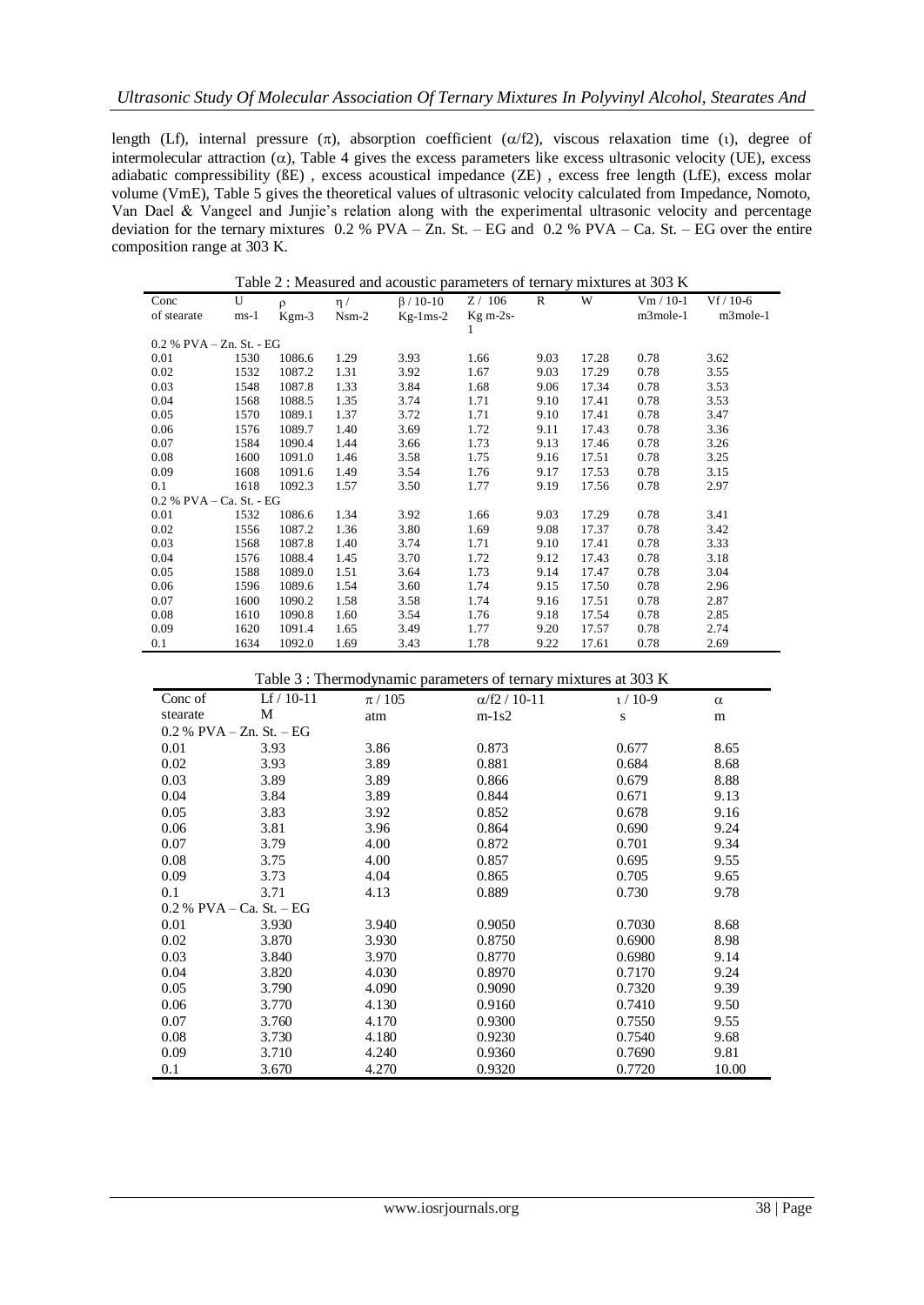|  |  |  |  |  |  | Ultrasonic Study Of Molecular Association Of Ternary Mixtures In Polyvinyl Alcohol, Stearates And |
|--|--|--|--|--|--|---------------------------------------------------------------------------------------------------|
|--|--|--|--|--|--|---------------------------------------------------------------------------------------------------|

| Table 4 : Excess parameters of ternary mixtures like UE, BE, ZE, LfE and vmE at 303 K |                  |                   |             |               |            |  |  |  |
|---------------------------------------------------------------------------------------|------------------|-------------------|-------------|---------------|------------|--|--|--|
| Conc of stearate                                                                      | UE               | $\beta E$ / 10-11 | ZE / 105    | LfE $/ 10-12$ | $VmE/10-3$ |  |  |  |
|                                                                                       | $ms-1$           | $Kg-1ms-2$        | $Kg m-2s-1$ | m             | m3mole-1   |  |  |  |
| $0.2\%$ PVA $-Zn$ . St. - EG                                                          |                  |                   |             |               |            |  |  |  |
| 0.01                                                                                  | $-106$           | 0.4640            | 8.940       | 0.2330        | $-0.4410$  |  |  |  |
| 0.02                                                                                  | $-104$           | 0.3330            | 9.250       | 0.1680        | $-0.8700$  |  |  |  |
| 0.03                                                                                  | $-88$            | $-0.5000$         | 11.10       | $-0.2520$     | $-1.300$   |  |  |  |
| 0.04                                                                                  | $-68$            | $-1.500$          | 13.40       | $-0.7610$     | $-1.730$   |  |  |  |
| 0.05                                                                                  | $-66$            | $-1.620$          | 13.70       | $-0.8240$     | $-2.160$   |  |  |  |
| 0.06                                                                                  | $-59$            | $-1.930$          | 14.40       | $-0.9830$     | $-2.580$   |  |  |  |
| 0.07                                                                                  | $-51$            | $-2.330$          | 15.40       | $-1.190$      | $-3.010$   |  |  |  |
| 0.08                                                                                  | $-35$            | $-3.080$          | 17.20       | $-1.580$      | $-3.440$   |  |  |  |
| 0.09                                                                                  | $-27$            | $-3.460$          | 18.20       | $-1.780$      | $-3.870$   |  |  |  |
| 0.1                                                                                   | $-17$            | $-3.920$          | 19.40       | $-2.030$      | $-4.300$   |  |  |  |
| 0.2 % PVA – Ca. St. - EG                                                              |                  |                   |             |               |            |  |  |  |
| 0.01                                                                                  | $-104$           | 0.3570            | 0.9160      | 0.1800        | $-0.4210$  |  |  |  |
| 0.02                                                                                  | $-80$            | $-0.8740$         | 1.190       | $-0.4420$     | $-0.8290$  |  |  |  |
| 0.03                                                                                  | $-68$            | $-1.480$          | 1.330       | $-0.7530$     | $-1.240$   |  |  |  |
| 0.04                                                                                  | $-59$            | $-1.890$          | 1.420       | $-0.9630$     | $-1.640$   |  |  |  |
| 0.05                                                                                  | $-47$            | $-2.480$          | 1.560       | $-1.270$      | $-2.050$   |  |  |  |
| 0.06                                                                                  | $-39$            | $-2.870$          | 1.660       | $-1.470$      | $-2.460$   |  |  |  |
| 0.07                                                                                  | $-35$            | $-3.080$          | 1.720       | $-1.580$      | $-2.870$   |  |  |  |
| 0.08                                                                                  | $-25$            | $-3.560$          | 1.830       | $-1.830$      | $-3.280$   |  |  |  |
| 0.09                                                                                  | $-14$            | $-4.020$          | 1.950       | $-2.070$      | $-3.680$   |  |  |  |
| 0.1                                                                                   | $\boldsymbol{0}$ | $-4.640$          | 2.120       | $-2.410$      | $-4.090$   |  |  |  |

Table 5 Experimental velocities and theoretical velocities along with the percentage deviation of ternary mixtures at 303 K

|          |                              |      |      |            | $\mu$ $\mu$ $\lambda$ $\mu$ $\lambda$ $\sigma$ $\mu$ $\lambda$ |             |          |            |          |
|----------|------------------------------|------|------|------------|----------------------------------------------------------------|-------------|----------|------------|----------|
| Conc of  | Ultrasonic velocity $U/ms-1$ |      |      |            |                                                                | % Deviation |          |            |          |
| stearate | <b>EXPT</b>                  | Imp  | Nom  | <b>VDV</b> | Junjie's                                                       | Imp         | Nom      | <b>VDV</b> | Junjie's |
|          |                              |      |      |            |                                                                |             |          |            |          |
|          | $0.2\%$ PVA – Zn. St. – EG   |      |      |            |                                                                |             |          |            |          |
| 0.01     | 1530                         | 1636 | 1506 | 492        | 1505                                                           | 6.483       | $-1.584$ | $-210.70$  | $-1.644$ |
| 0.02     | 1532                         | 1636 | 1506 | 492        | 1505                                                           | 6.348       | $-1.721$ | $-211.08$  | $-1.782$ |
| 0.03     | 1548                         | 1636 | 1506 | 493        | 1505                                                           | 5.358       | $-2.788$ | $-214.31$  | $-2.850$ |
| 0.04     | 1568                         | 1635 | 1506 | 493        | 1505                                                           | 4.123       | $-4.121$ | $-218.35$  | $-4.183$ |
| 0.05     | 1570                         | 1635 | 1506 | 493        | 1505                                                           | 3.988       | $-4.259$ | $-218.73$  | $-4.321$ |
| 0.06     | 1576                         | 1635 | 1506 | 493        | 1505                                                           | 3.608       | $-4.662$ | $-219.93$  | $-4.724$ |
| 0.07     | 1584                         | 1635 | 1506 | 493        | 1505                                                           | 3.106       | $-5.198$ | $-221.53$  | $-5.261$ |
| 0.08     | 1600                         | 1635 | 1506 | 493        | 1505                                                           | 2.115       | $-6.265$ | $-224.75$  | $-6.329$ |
| 0.09     | 1608                         | 1634 | 1506 | 493        | 1505                                                           | 1.613       | $-6.801$ | $-226.35$  | $-6.865$ |
| 0.1      | 1618                         | 1634 | 1506 | 493        | 1505                                                           | 0.988       | $-7.470$ | $-228.36$  | $-7.535$ |
|          | $0.2 % PVA - Ca. St. - EG$   |      |      |            |                                                                |             |          |            |          |
| 0.01     | 1532                         | 1636 | 1506 | 492        | 1505                                                           | 6.355       | $-1.720$ | $-211.1$   | $-1.781$ |
| 0.02     | 1556                         | 1636 | 1506 | 492        | 1505                                                           | 4.871       | $-3.322$ | $-215.9$   | $-3.385$ |
| 0.03     | 1568                         | 1635 | 1506 | 492        | 1505                                                           | 4.119       | $-4.127$ | $-218.3$   | $-4.191$ |
| 0.04     | 1576                         | 1635 | 1506 | 493        | 1505                                                           | 3.612       | $-4.666$ | $-219.9$   | $-4.732$ |
| 0.05     | 1588                         | 1635 | 1506 | 493        | 1505                                                           | 2.860       | $-5.472$ | $-222.3$   | $-5.538$ |
| 0.06     | 1596                         | 1634 | 1506 | 493        | 1505                                                           | 2.353       | $-6.011$ | $-223.9$   | $-6.079$ |
| 0.07     | 1600                         | 1634 | 1505 | 493        | 1504                                                           | 2.090       | $-6.285$ | $-224.7$   | $-6.354$ |
| 0.08     | 1610                         | 1634 | 1505 | 493        | 1504                                                           | 1.460       | $-6.958$ | $-226.7$   | $-7.028$ |
| 0.09     | 1620                         | 1634 | 1505 | 493        | 1504                                                           | 0.829       | $-7.630$ | $-228.7$   | $-7.702$ |
| 0.1      | 1634                         | 1633 | 1505 | 493        | 1504                                                           | $-0.046$    | $-8.569$ | $-231.6$   | $-8.642$ |

-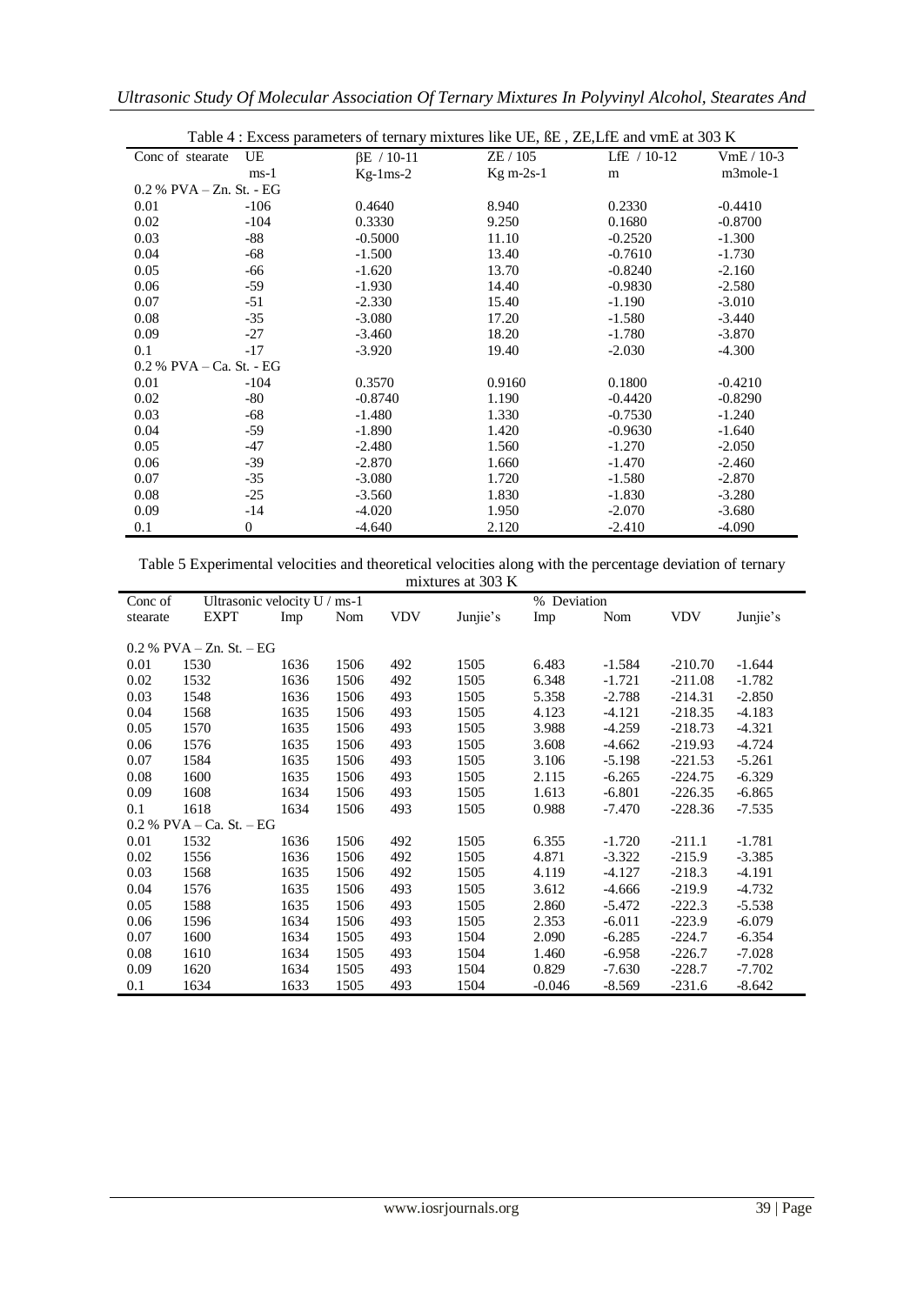

Fig.1 : Computed parameters of 0.2 % PVA – Zn. St – EG and 0.2 % PVA – Ca. St – EG systems



Fig.2: Excess parameters of 0.2 % PVA - Zn. St - EG and 0.2 % PVA - Ca. St - EG systems

In the present investigation, studies are made with different 0.2 % polyvinyl alcohol concentration with two different stabilizers zinc stearate and calcium stearate. Ethylene glycol is used as a plasticizer for the entire composition range. Ternary mixture is prepared using polyvinyl alcohol, stearate and ethylene glycol of different concentration and ultrasonic investigation is carried out. Polyvinyl alcohol unlike many polymers, is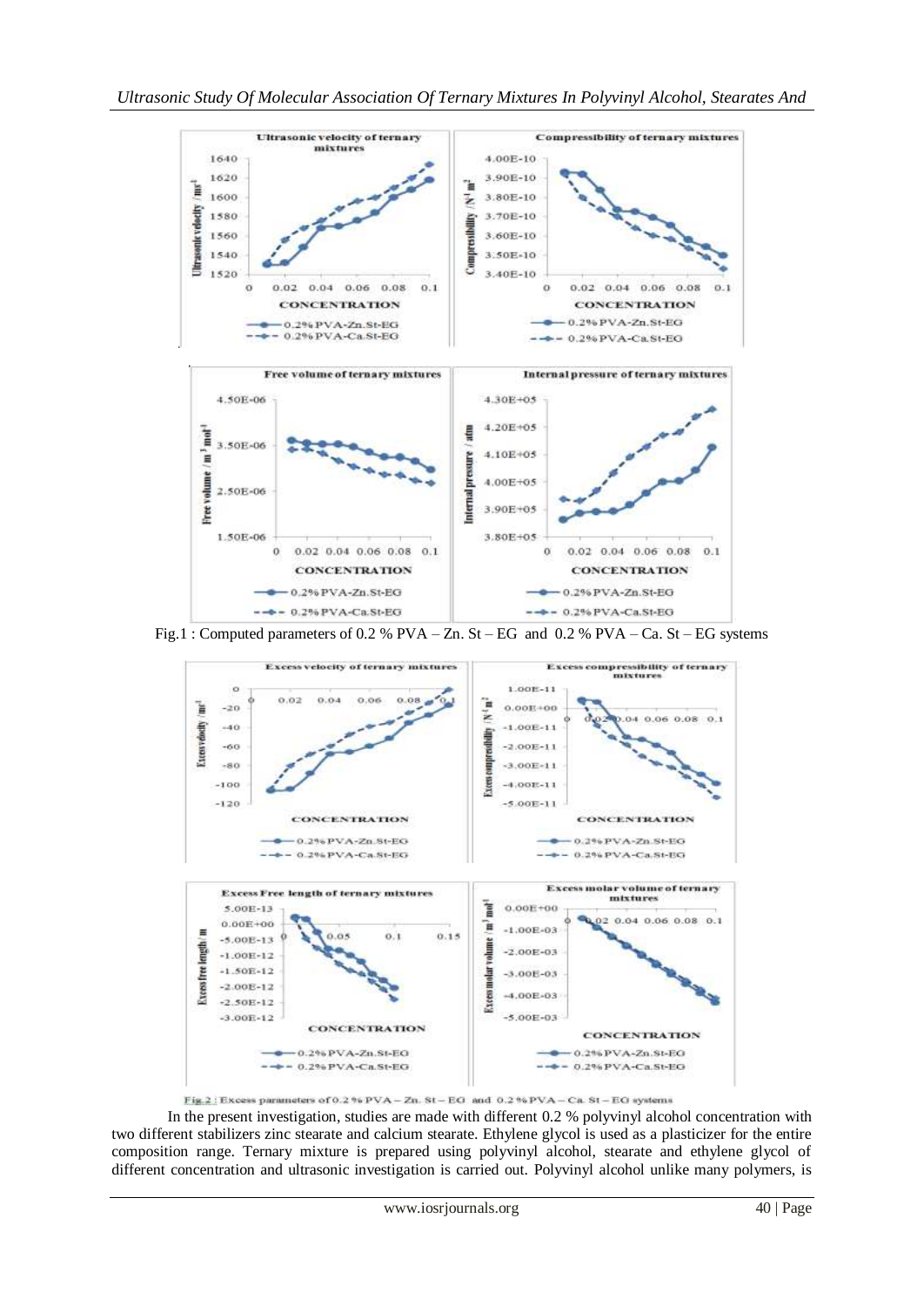soluble in water. Ultrasonic methods have been used for the mechanical characterization of hydrogels by several researchers [3]. In the blends, the presence of chemically grafted units is of major importance in providing adhesion between the polymers. Interesting products can be formed from some polymers even without the requirement of a chemical graft, in such cases weaker secondary forces such as hydrogen bonds play a dominant part. Many experimental and theoretical methods have been used to investigate polymer – polymer compatibility and also the interactions between polymers [4]. Ultrasonic velocity, density and viscometric measurements may reveal various aspects of the compatibility of polymer blends in highly viscous or solid forms. It also pointed out that ultrasonic velocity varies linearly with composition in compatible polymer blends and nonlinearly in semicompatible and incompatible blends. Hence a combination of methods is generally used. Polyvinyl alcohol is used as an excellent film forming, emulsifying and adhesive properties. The water, which acts as a plasticiser, will then reduce its tensile strength, but increases its elongation and tear strength. PVA is fully degradable and is a quick dissolver. PVA has a melting point of 230°C and 180–190°C for the fully hydrolysed and partially hydrolysed grades, respectively. It decomposes rapidly above 200°C as it can undergo pyrolysis at high temperatures.

It can be that the ultrasonic velocity (U) is found to increase with increase in stearate concentration. Polyvinyl alcohol exhibits polyelectrolyte properties in solution, a flexible non - ionic polymer which obeys the classical Huggin's equation. It may be attributed to the mutual attraction of macromolecules in solution because of the increase of hydrodynamic and thermodynamic interaction. Linear variation in ultrasonic velocity for all concentration range reveals that greater specific interaction exists between polymer segments which may be due to hydrogen bonding. It also confirms that the solution forms miscible blend [5]. The force of attraction of polar groups across the solvating molecules provides scopes for further association leading to solute – solvent interaction [6]. Ethylene glycol is similar to water form 3D network of hydrogen bonds, strong association of glycol molecules in a liquid state is the reason of its high relatively high temperature of melting point and that of boiling point. Ethylene glycol is bidentate ligand when forming complex with transition metals [7]. Glycol molecules involved in first coordination sphere are additionally hydrogen bonded. Ethylene glycol is too small to be bent enough to form two coordination bonding with cation, such as zinc or calcium of stearate used in the present study. As ionic radius is large, it forms ionic pairs that are separated by solvent or hydrogen bonded to the network of ethylene glycol in the bulk [8]. It predicts stronger attraction between polymer, stearate and ethylene glycol by means of strong hydrogen bond. Comparing stearates, zinc stearate and calcium stearate shows only slight variation in polymer solution. The density values (ρ) increases with increase in stearate concentration and viscosity values  $(n)$  increases with increase in stearate that reveals the existence of intermolecular hydrogen bonding. Increase in viscosity predicts that molecules become less mobile in solution and velocity gradients around the collapsing bubbles to therefore become smaller, resulting in lower extents of viscosity reduction.

The adiabatic compressibility (β) decreases with increase in stearate concentration. Hydration effect decreases adiabatic compressibility which confirms the presence of strong solute – solvent interactions through dipole – dipole interactions of the hydroxyl group of glycol with water molecules [9]. A positive value of adiabatic compressibility shows weakening of the network of ethylene glycol molecules, hydrophobic when interactions with water. Hydrogen bonding between ethylene glycol elements with polyvinyl alcohol and stearate inside the network shows similar bonding could exist in liquid non – polymerized diols. The structure breaking effects is conserved in ethylene glycol, suggesting hydrophobicity of the solute – solvent interactions. This confirms the assumption expressed in introduction that water in polyvinyl alcohol solution and ethylene glycol are structurally similar and the process occurring when adding either zinc stearate or calcium stearate to them can be interpreted in similar manner. One or two ethylene glycol molecules form bridges linking either zinc or calcium ion, other glycols coordinate to this system in this typical way. Comparatively in addition of either zinc stearate or calcium stearate, similar decrease in trend is observed in all concentration range. Acoustic impedance (Z) increases linearly in addition of either zinc stearate or calcium stearate confirms the presence of molecular association between solute – solvent molecules through intermolecular hydrogen bonding. Rao's constant (R) and Wada's constant (W) increases linearly with increase in stearate concentration with ethylene glycol, indicates the presence of solute – solvent interaction and confirms the absence of complex formation [10]. Molar volume (Vm)shows constant value for entire stearate concentration range. The variation of free volume (Vf) decreases with increase in stearate concentration for 0.2 % PVA – Zn. St – EG systems and non linear variation is observed for 0.2% of PVA – Ca. St – EG system.

The intermolecular free length (Lf) also follows the same trend as that of adiabatic compressibility, the decrease in free length with increase in stearate concentration reveals the presence of strong interaction. According to Eyring liquid state theory, the acoustic wave which was excited in the fluid is transmitted momentarily to the intermolecular free length in the molecule having the spherical or symmetrical shape is short leading to a high speed of sound [11]. Internal pressure values  $(\pi i)$  increases with increase in stearate concentration for 0.2% PVA – Zn. St – EG systems. The reverse trend is observed for 0.2 % PVA – Ca. St – EG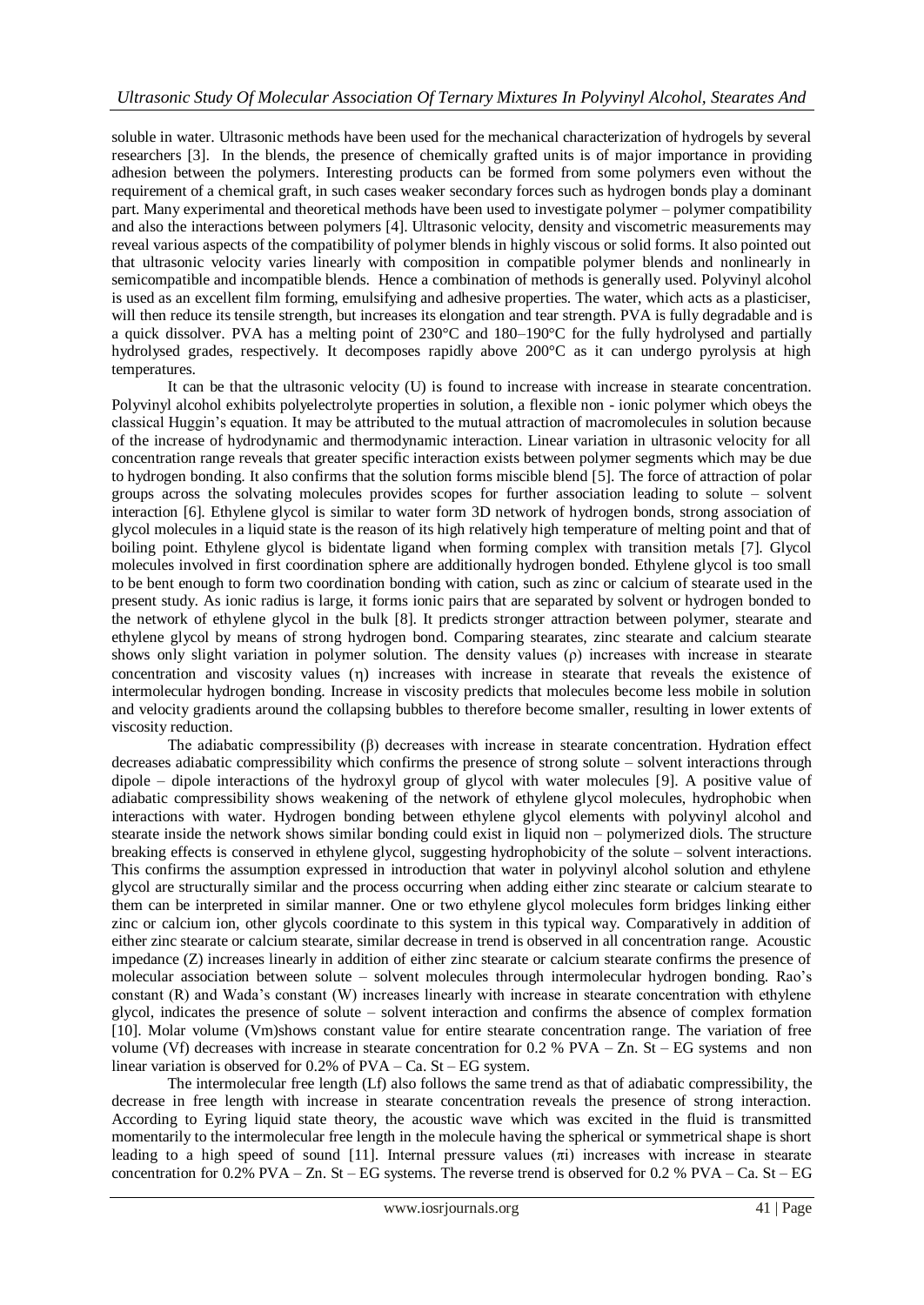systems. Increase in internal pressure indicates association through hydrogen bonding suggesting the close packing of the molecules inside the shield, which may be brought about by the increasing magnitude of interaction [12]. The absorption coefficient values  $(\alpha/f2)$  shows non linear variation, It increase and decrease with increase in stearate concentration for  $0.2$  % PVA – Zn. St – EG systems. Comparatively,  $0.2$  % PVA – Ca. St – EG systems, reverse trend is observed. In addition of either zinc stearate or calcium stearate to polyvinyl alcohol and ethylene glycol, calcium stearate shows greater absorption coefficient than zinc stearate. The values of relaxation time are calculated (τ) shows non linear variation for both the systems. For 0.2 % PVA – Zn. St – EG systems, it increases and decreases with increase in stearate concentration. The reverse trend is observed 0.2% PVA – Ca. St – EG systems. The interaction parameter value  $\alpha$  increases with increase in stearate concentration [13]. Intermolecular attraction signifies that unlike interactions are relatively strong compared to like interactions. Comparatively addition of calcium stearate with polyvinyl alcohol and ethylene glycol shows  $\alpha$  value compared than zinc stearate.

According to Fort and Moore, excess values are negative of unequal molecular size in which dispersion force are dominant but experimental data collected in the literature upto the present provide strong evidence that for mixture in which strong attractive interaction such as dipole – dipole, dipole – induced dipole, hydrogen bonding are likely to occur between the components [14]. The excess velocity shows negative deviation for 0.2 % PVA – Zn. St – EG systems, it shows positive deviation for 0.2 % PVA – Ca. St – EG systems. Negative deviation shows that dissociation of individual molecule and association of molecule by increasing rate of dissociation of like molecules. It may reveal the rupture of cohesion and growing adhesion between the components polyvinyl alcohol, stearates and ethylene glycol leading to stronger molecular interaction. Positive deviation of excess ultrasonic velocity confirms the existence of weak interaction. The presence of strong hydrogen bonding interactions between unlike molecules indicates negative deviation in excess parameters of adiabatic compressibility ( $\beta$ E) [15]. In 0.2% of PVA – Zn. St – EG system and PVA – Ca. St – EG system, excess adiabatic compressibility shows positive value at lower stearate concentration that indicates the presence of dispersive interactions. Positive deviation of compressibility from linear value suggests the presence of very low cohesive energy among the molecules which is possible only when two molecules combine together to form a single unit. In other words, in all these mixtures due to hydrogen bond formation predominates over the dipole association. As stearate concentration increases, it shows negative values that confirms greater molecular interaction among polyvinyl alcohol, stearate and ethylene glycol. The excess free length (LfE) also follows the same trend as that of excess adiabatic compressibility predicting that negative deviation shows the existence of strong interaction and positive deviation shows the presence of weak interaction. It was reported that the positive deviation is observed in excess impedance (ZE) indicates that interstitial accommodation [16] does not exist and it leads to strong molecular interaction between molecules through intermolecular hydrogen bonding. The excess molar volume (VME) is found to be negative for entire composition range with increase in stearate concentration. Excess molar volume arises due to the presence of difference in intermolecular interaction energy between like and unlike molecules, difference in size and shape of components, any structural changes on addition of second component, formation of new chemical species through hydrogen bonding or electron donor – acceptor interactions. Negative deviation explains the self dissociation and physical dipole – dipole interaction between the components which increases disorder of the breaking of ordered structure, predominates the loss in free volume. The sign reflects superposition of size effect upon another which causes contraction that may arise from disruption by mixing process of expanded dipole – dipole attraction. The restriction in rotational motion which arises when straight chain component liquid are accommodated interstitially within the ring structured.

It can be seen that the theoretical values of ultrasonic velocity computed by four theories shows deviation from experimental values. On mixing two or more components, molecular interaction takes place due to the presence of various chemical forces between solute and solvent molecules. Theoretical evaluation of ultrasonic velocity shows that the percentage variations is quite less in impedance relation, Nomoto's relation, Junjie relation and maximum negative deviation in Van Dael and Vangeel's relation. In all polymer concentration with increase in concentration of either zinc stearate or calcium stearate with ethylene glycol shows maximum negative deviation of roughly 200 in Van Dael and Vangeel relation. It reveals the presence of inter molecular hydrogen bonding in the mixture, between the hydroxyl group of ethylene glycol and PVA molecule incorporating either the zinc or calcium ion of stearate molecule in it.

## **IV. Conclusion**

In the present investigation, 0.2 % polyvinyl alcohol solutions were employed along with either zinc stearate or calcium stearate and ethylene glycol. A systematic study of ternary mixtures of polyvinyl alcohol, stearate and ethylene glycol has been carried out at different stearate concentrations at 303 K. The aim of this investigation was to correlate this finding with liquid – solid – liquid mixtures. According to the results obtained, structure breaking character of ethylene glycol, too suggesting hydrophobicity of solute – solvent interactions causing destruction of water in polyvinyl alcohol, the broken water molecules enter the vacant space